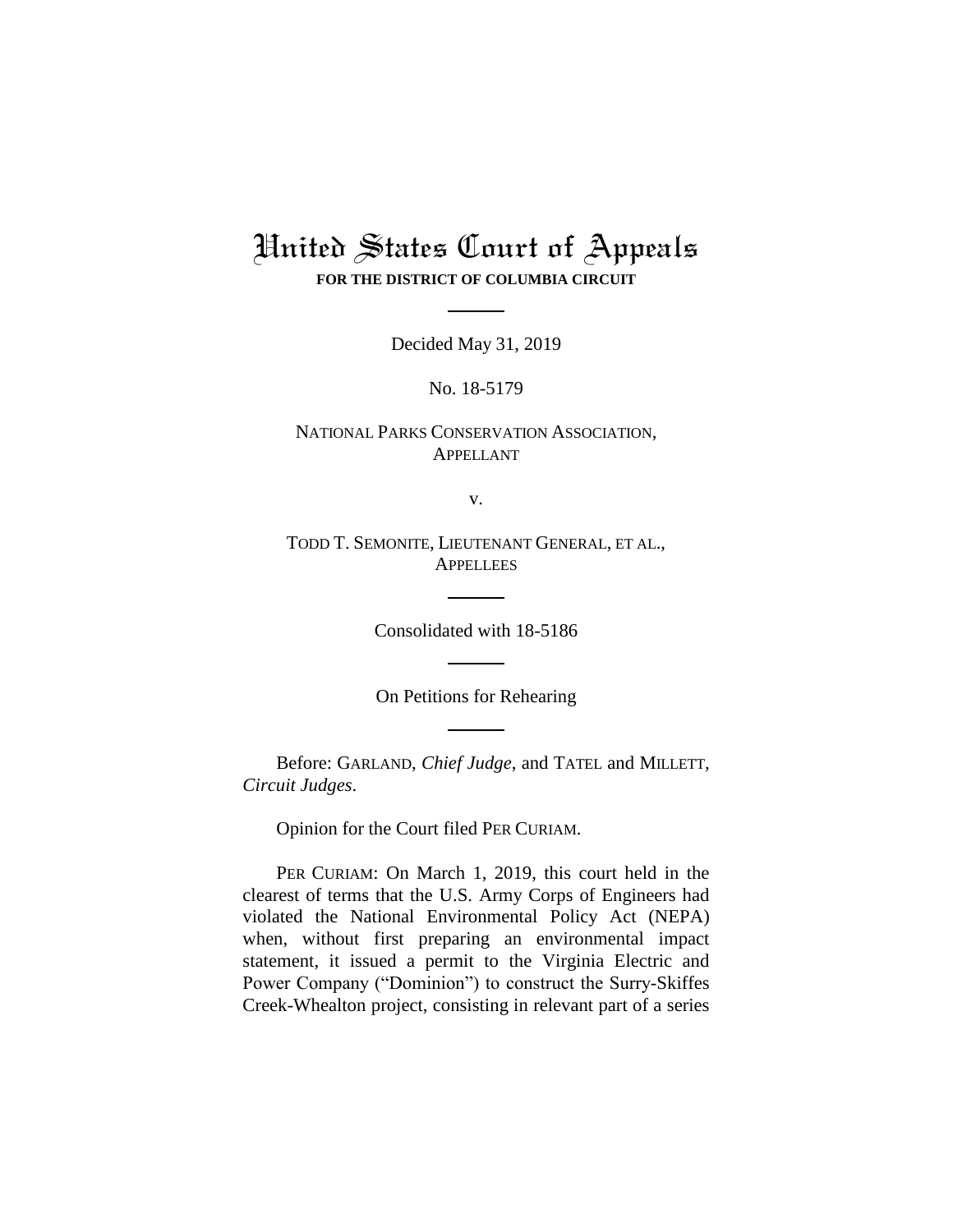of electrical transmission towers across the historic James River. *See National Parks Conservation Ass'n v. Semonite*, 916 F.3d 1075, 1082–89 (D.C. Cir. 2019); *see also Sierra Club v. U.S. Army Corps of Engineers*, 803 F.3d 31, 37 (D.C. Cir. 2015) ("At the heart of NEPA is the procedural requirement that federal agencies prepare . . . an Environmental Impact Statement . . . ."). We vacated the permit. *See National Parks Conservation Ass'n*, 916 F.3d at 1089.

Neither "downplaying the seriousness of the deficiencies found by this Court" nor "request[ing] any change in the opinion language directing the Corps to prepare an" EIS, the Corps, joined by Dominion (collectively, "Petitioners"), now seeks panel rehearing solely on the issue of remedy. Federal Appellees' Petition for Panel Rehearing ("Corps Petition") at 5, 9, 14 (alteration and internal quotation marks omitted). Citing *Allied-Signal, Inc. v. U.S. Nuclear Regulatory Commission*, 988 F.2d 146, 150–51 (D.C. Cir. 1993) (explaining that, although vacatur is the default remedy to correct defective agency action, the court may elect a different remedy based on "the seriousness of the order's deficiencies" and "the disruptive consequences" of vacatur (internal quotation marks omitted)), Petitioners urge us "to remand to the agency without vacating the underlying permit," Corps Petition, at 14. In support, the Corps observes that when this court decided the case it did not "have before it the recent factual developments regarding completion of construction and the disruption that vacating the permit could cause." *Id.* at 4. That, of course, is because neither petitioner bothered to advise us that construction on the project had been completed and the transmission lines electrified the week before we issued our opinion.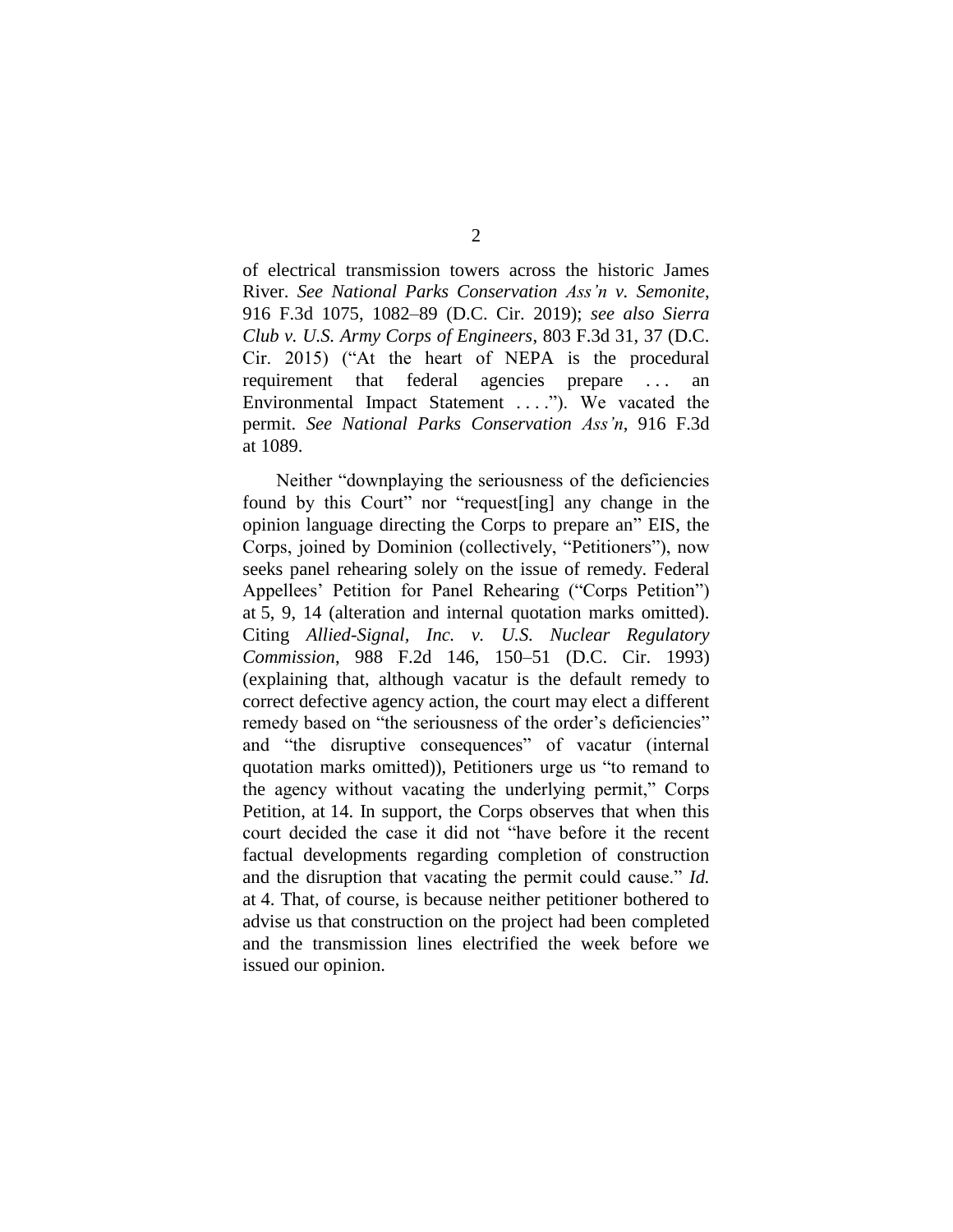For their part, the National Parks Conservation Association and the National Trust for Historic Preservation (collectively, "Conservation Groups") argue that the *Allied-Signal* factors weigh in favor of maintaining the vacatur, that Petitioners waived the argument they now make by failing to raise it during the merits stage of the appeal, and that Petitioners are judicially estopped from presenting this claim based on representations they made to the district court and this court in earlier stages of the litigation.

In support of their estoppel argument, the Conservation Groups point out that Petitioners' position regarding the appropriate remedy on appeal has changed during the course of this litigation. To defeat the Conservation Groups' motions to enjoin construction of the towers, Petitioners assured the district court that an injunction was unnecessary because if the Conservation Groups succeeded on the merits—that is, if the court ruled that the Corps was required to prepare an EIS—the permit could be vacated and the towers correspondingly removed. *See, e.g.*, Federal Defendants' Opposition to Plaintiff's Motion for Injunction Pending Appeal at 9, *National Parks Conservation Ass'n v. Semonite*, No. 1:17-CV-01361 (D.D.C. June 25, 2018), ECF No. 115 ("[I]f Plaintiff were able to succeed on the merits of its appeal and satisfy the heavy legal burdens to establish entitlement to such a remedy, the steel towers Dominion will place atop existing foundations could be removed."). The district court relied on that representation. Over the Conservation Groups' protests that "construction of the towers will render the project a fait accompli," the court denied the motion for injunctive relief, reasoning that "[s]hould it ultimately be determined that the Army Corps of Engineers unlawfully issued the permit for the project, the Court can order the towers removed." Order at 4–5, *National Parks Conservation Ass'n v. Semonite*, No. 1:17-CV-01361 (D.D.C. July 3, 2018), ECF No. 117 (internal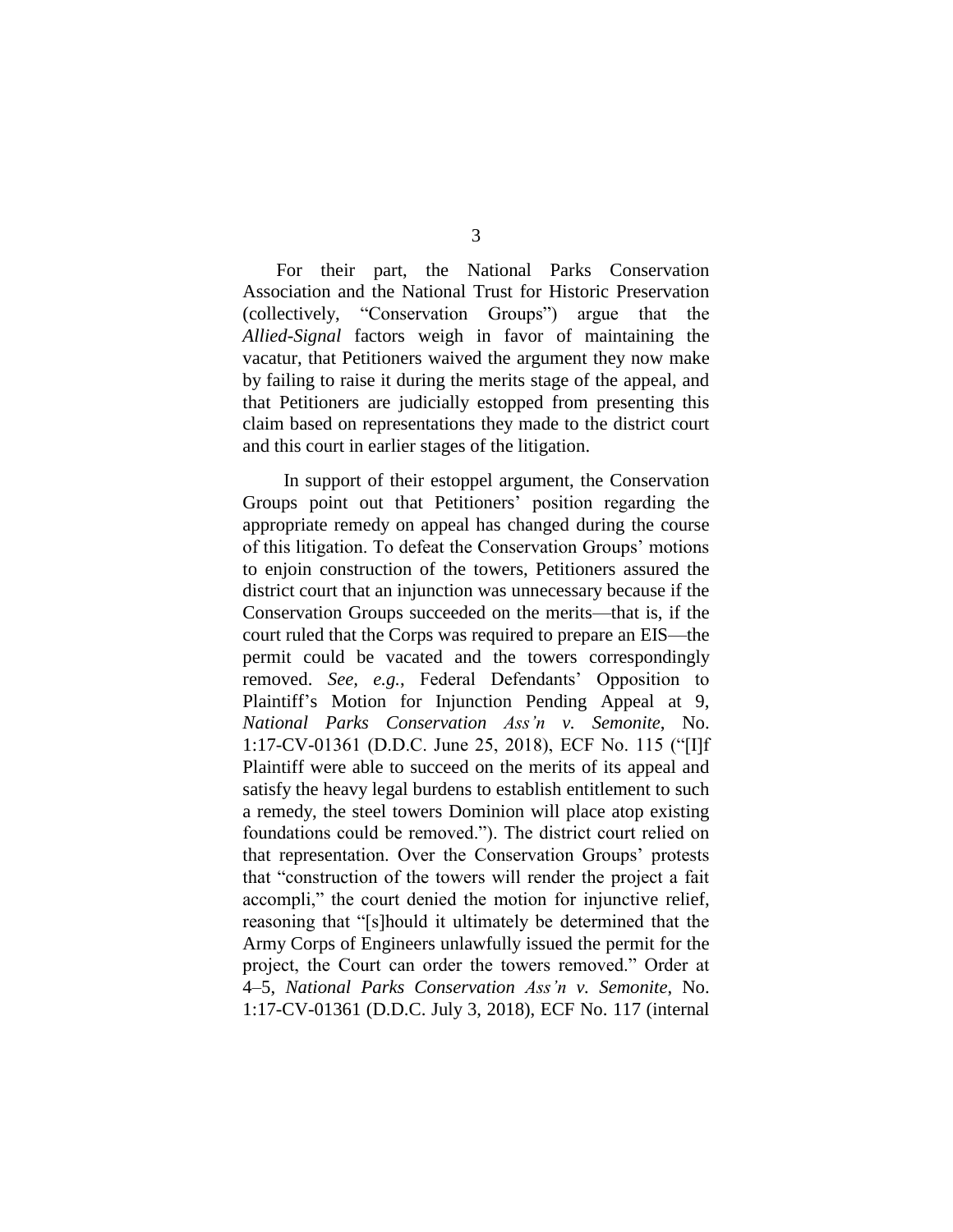quotation marks omitted). Petitioners made the same guarantees to this court when opposing the Conservation Groups' motion for an injunction pending appeal. *See, e.g.*, Dominion's Response to Plaintiff-Appellant's Emergency Motion for an Injunction Pending Appeal at 16 ("[T]he towers can be removed, and any preexisting views restored completely . . . if [the Conservation Groups] prevail[] on appeal."); Federal Appellees' Opposition to Motion for an Injunction Pending Appeal at 22 (observing that the court has the "power to order a project removed" where a "NEPA analysis [is] legally inadequate" (internal quotation marks omitted)). And we, too, denied the motion.

As the Conservation Groups see it, Petitioners' conduct calls for the court to invoke judicial estoppel: "Now that [the Conservation Groups] ha[ve] prevailed," they observe, "[Petitioners] take the opposite tack. Having argued (successfully) that tower removal could be accomplished in the event that [the Conservation Groups] ultimately succeeded on their EIS claim, [Petitioners] now argue that [the Conservation Groups are] not even entitled to the default remedy provided by the [Administrative Procedure Act]." National Parks Conservation Association's Response to Appellees' Rehearing Petitions at 9. "[H]aving taken one position to gain the substantial benefit of constructing a project during ongoing litigation that otherwise would have been prohibited, [Petitioners] cannot now advance a contradictory position that would place [the Conservation Groups] in the extremely prejudicial position of having obtained a largely hollow victory." *Id.*; *see New Hampshire v. Maine*, 532 U.S. 742, 749 (2001) ("[J]udicial estoppel . . . prevents a party from prevailing in one phase of a case on an argument and then relying on a contradictory argument to prevail in another phase." (internal quotation marks omitted)).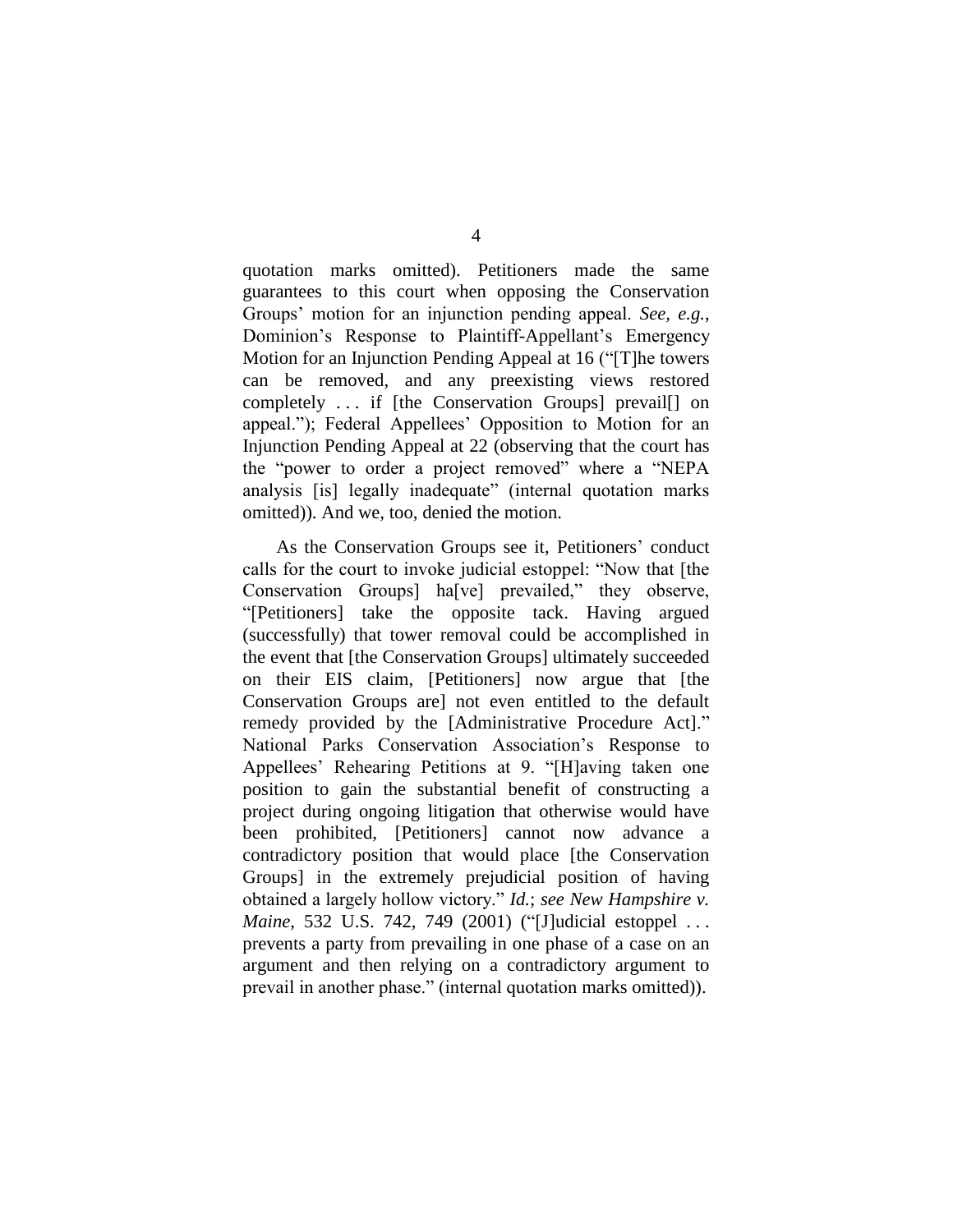We find the foregoing more than a little troubling. Had the Corps and Dominion said all along what they say now, either the district court or this court might have enjoined tower construction, in which case our consideration of "disruptive consequences," *Allied-Signal*, 988 F.2d at 150, would focus not on shutting down and removing the towers, but rather on prohibiting their construction—a very different balance indeed. Moreover, having completed construction, Petitioners now attempt to use it to place an even heavier thumb on the scale, as they represent that they have invested \$400 million in tower construction, as compared to the "\$178.7 million cost asserted in the Corps' [Environmental Assessment]." National Parks Conservation Association's Response to Appellees' Rehearing Petitions at 14; *see also*  Dominion's Petition for Rehearing or Rehearing En Banc at 15.

All this said, we nonetheless believe the best course of action is to remand the case to the district court to consider, in view of Petitioners' and the Conservation Groups' arguments, whether vacatur remains the appropriate remedy, including whether Petitioners have forfeited or are judicially estopped from now opposing vacatur. That court is best positioned to order additional briefing, gather evidence, make factual findings, and determine the remedies necessary to protect the purpose and integrity of the EIS process. *See, e.g.*, *Chambers v. NASCO, Inc*., 501 U.S. 32, 44–45 (1991) (noting that district courts possess "the ability to fashion an appropriate sanction for conduct which abuses the judicial process").